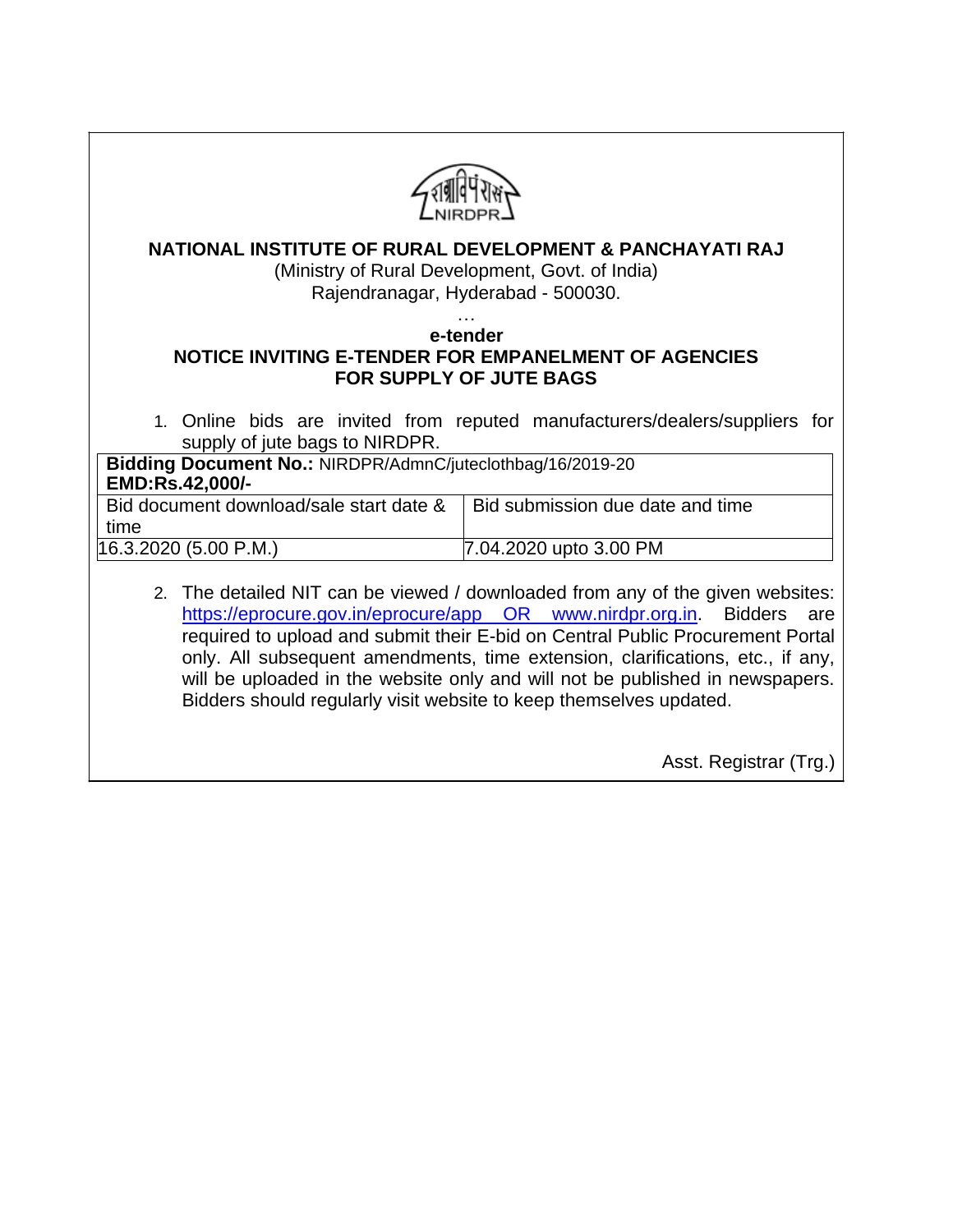## **GENERAL TERMS AND CONDITIONS**

Online bids are invited under two bid system for supply of jute bags to NIRDPR, Rajendranagar, Hyderabad – 500 030, Telangana. Manual bids shall not be accepted.

Tender documents may be downloaded from NIRD&PR website **<https://eprocure.gov.in/eprocure/app>**as per the schedule as given in CRITICAL DATE SHEET as under.

| <b>Published Date</b>                          | 16.3.2020                                                       |
|------------------------------------------------|-----------------------------------------------------------------|
| <b>Bid Document Download / Sale Start Date</b> | 16.3.2020 (5.00 PM)                                             |
| <b>Clarification Start Date</b>                | 16.3.2020 (5.00 PM)                                             |
| <b>Clarification End Date</b>                  | 7.4.2020 (02.00 PM)                                             |
| <b>Bid Submission Start Date</b>               | 16.3.2020 (5.00 PM)                                             |
| <b>Bid Submission End Date</b>                 | 7.4.2020 (3.00 PM)                                              |
| <b>Pre Bid meeting</b>                         | 24.3.2020 at 3.30 PM                                            |
| <b>Technical Bid Downloading Date</b>          | 8.4.2020 (3.30PM)                                               |
| <b>Financial Bid Downloading Date</b>          | To be notified later only to<br>technically qualified bidder(s) |

# **CRITICAL DATE SHEET**

- 1. The Institute requires around(i) **8,000 jute bags and (ii) 2500 Jute Back Pack bags** (*specifications given in Financial Bid*) per annum (to be ordered from time to time) for distribution among the participants who attend the training programmes being conducted by the NIRDPR.
- 2. The bidders may peruse the specifications and sample jute bags available in Stores Section, NIRDPR (Phone No.24008479) before submitting the tender.
- 3. NIRDPR will place Purchase Order with empanelled agencies as per requirement from time to time during the contract period on rotation basis duly ensuring allotment of equal value work to all empanelled agencies. If the circumstances like volume of work and required time for delivery, the Competent Authority reserves the right to entrust the work of supply of jute bags to one or more empanelled agencies, as per the requirement.
- 4. Bids from the suppliers who have been blacklisted by State/Central Govt. organizations in the past will not be considered.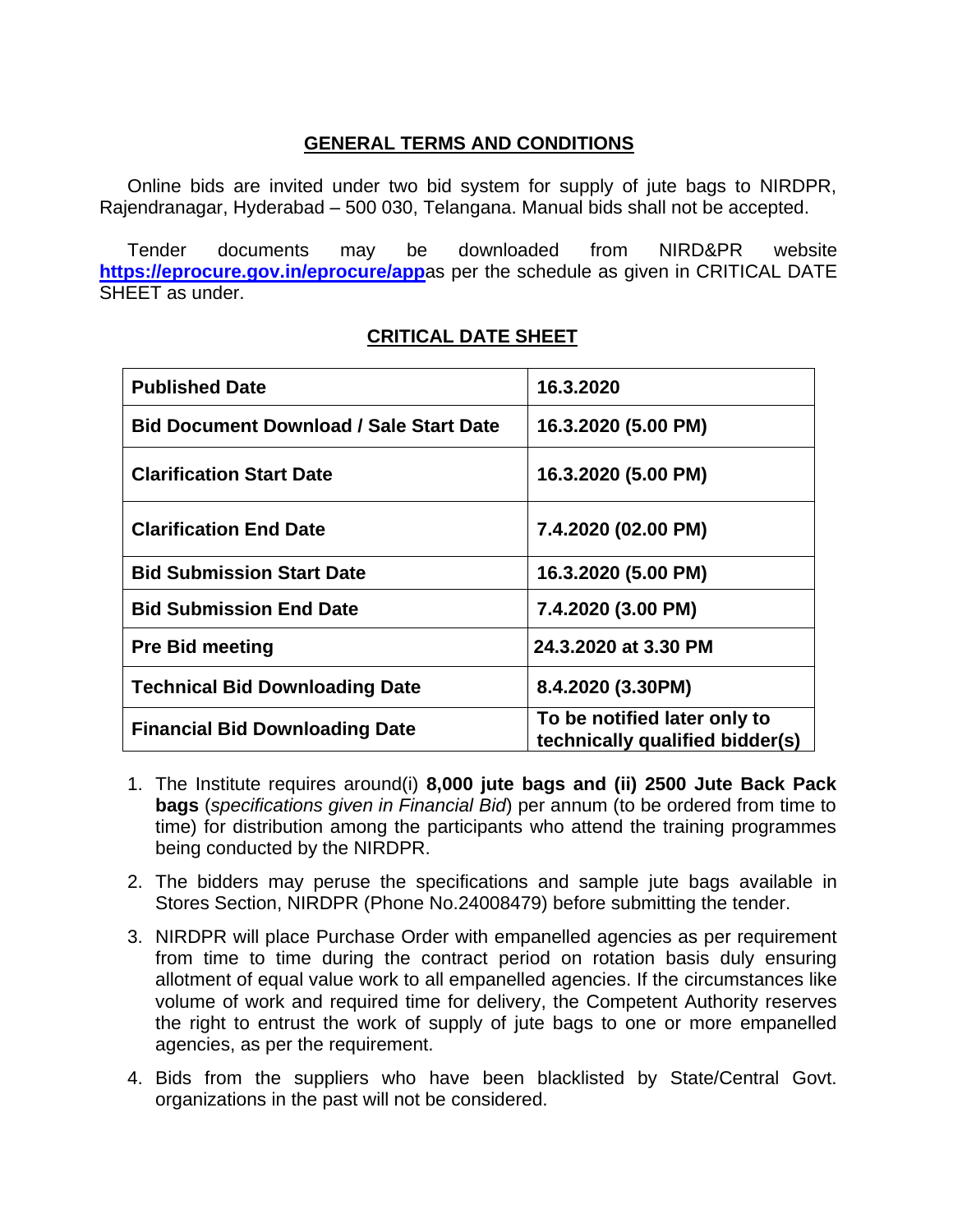- 5. Demand Draft for Rs.42,000/- towards Earnest Money Deposit (EMD) drawn in favour of NIRDPR and payable at Hyderabad.
- 6. Experience of having successfully completed similar supply orders during the last 3 years in which applications are invited should at least be one of the following:

a) Three similar completed supply orders costing not less than the amount equal to 40% of the estimated cost of Rs.21,00,000/-.

### OR

b) Two similar completed supply orders costing not less than the amount equal to 50% of the **estimated cost of Rs.21,00,000/-**.

#### OR

c) One similar completed supply orders costing not less than the amount equal to 80% of the **estimated cost ofRs.21,00,000/-**.

(copies of purchase orders along with completion of work certificate from the firm concerned to be provided as evidence)

- 7. Average annual financial turnover during the last 3 years, ending 31st March, 2019, should be at least 30% of the estimated cost of Rs. 21, 00, 000/-) Balance Sheet and Profit & Loss Account to be enclosed).
- 8. Unconditional acceptance of all the terms and conditions of contract in the format prescribed at ANNEXURE-III.
- 9. Should submit sample bags as per the specifications to the tender inviting authority well before technical bid (Part 'A') opening. If the tenderer fails to submit the sample bag as stated above, the tender is liable for rejection.
- 10. Self declaration to the effect that company/agency has not been blacklisted by any GoI/PSUs/State Govt.Dept.
- 11. The bidders should have main / branch office in twin cities.
- 12. After thorough scrutiny of the details in Part "A" and examination of sample bag by the tender committee, the Part 'B' i.e. Financial Bid in form B of those firms whose technical offer is found to be qualified will be downloaded separately.
- 13. Mere fulfillment of all the stipulations as contained in the tender document, terms and conditions annexed to the tender quotation does not confer any right on the tenderers on acceptance of their tender application.
- 14. List of Offices/Departments/Institutions to which the tenderer has already supplied jute bags, should be enclosed along with a copy of the purchase order as proof.
- 15. Tender received after due date will be rejected. Similarly, bids not accompanied with the requisite EMD and sample bags will be rejected.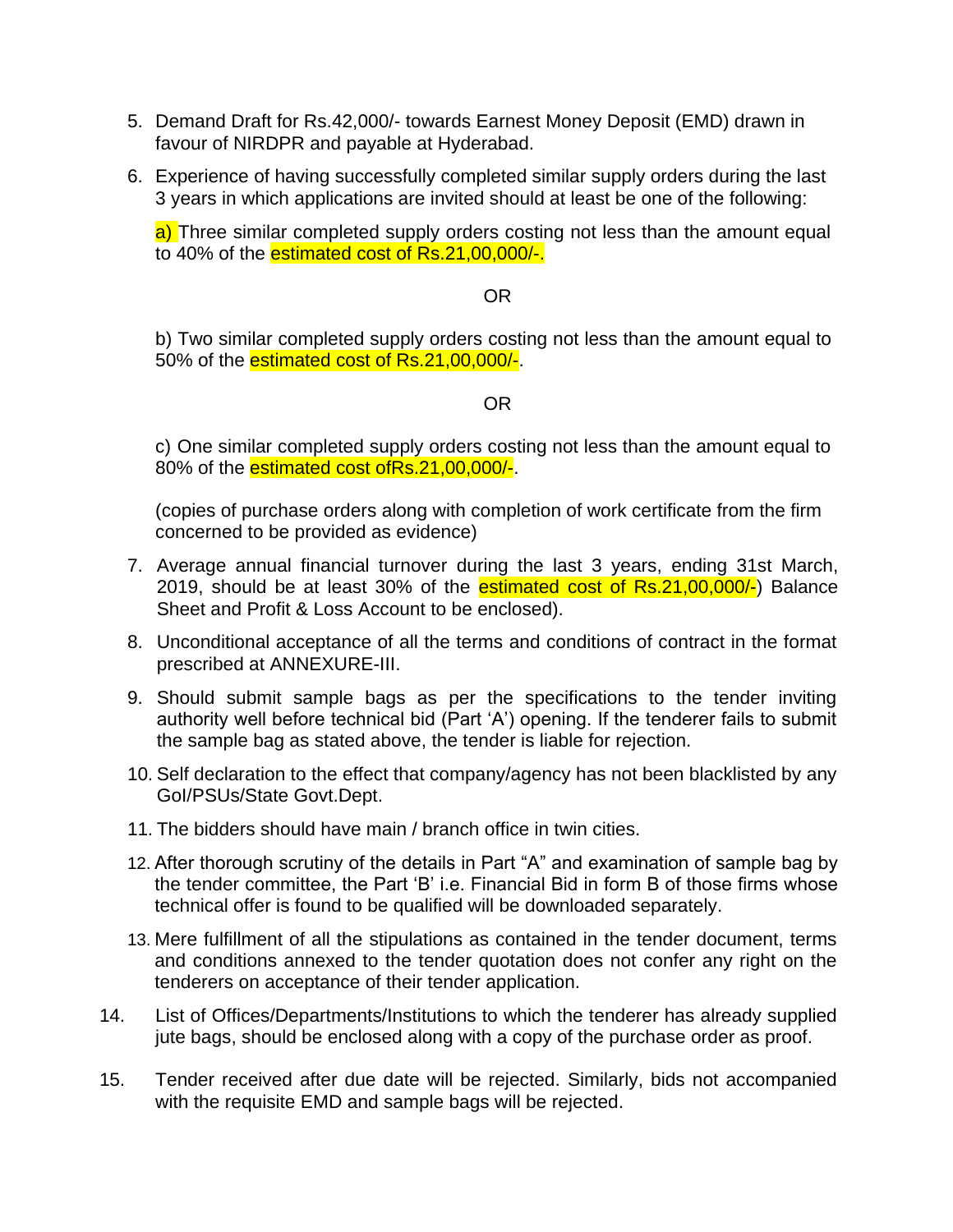- **16. The Institute requires approximately 8,000 – 10,500 jute bags per annum as per the specifications indicated in the financial bid. The tenderers are advised to inspect the sample bags available in Stores Section, NIRDPR, Rajendranagar, Hyderabad (Phone No. 24008479) before uploading the tender documents. The quantities of jute bags are likely to be increased or decreased as per actual requirement of the Institute.**
- 17. The successful bidder will have to deposit 10% of tendered price as Security Deposit against performance guarantee. The Security Deposit will be in the form of DD drawn on SBI, NIRDPR Branch or Bank Guarantee in the prescribed format (Appendix-1). The successful bidder will have the option of converting the EMD into Security Deposit. The EMD in respect of the successful bidder will be converted into a part of security deposit and will be with the Institute during the contract period which will not carry any interest.
- 18. NIRDPR reserves the right to forfeit the EMD of empanelled firm on account of premature withdrawal from the tender and non-acceptance of offer of NIRDPR for empanelment of agencies for supply of work after finalization of bids. The decision of the Director General, NIRDPR shall be final in this regard.
- 19. NIRDPR empanels the agencies and reserves the right to entrust the work of supply of the bags to one or more agencies as per the requirement. However, NIRDPR ensures that work is normally distributed equally at the discretion of the Institute. The tenderer(s) should deliver the bags as per approved specifications within the stipulated time etc., as per the purchase order.
- **20. NIRDPR reserves the right to forfeit the security deposit of the empanelled firm who does not supply the required quantity of jute bags as per approved specifications within the stipulated time etc., and as per the purchase order. The decision of the Director General, NIRDPR shall be final in this regard.**
- 21. Prices quoted in the Financial Bid should be inclusive of delivery in good condition and other incidental charges at stores premises, NIRDPR, Rajendranagar, Hyderabad. The Institute will not pay separately for transit, insurance, all risks in transit being exclusively of the supplier and the purchaser shall pay only for such bags as are actually received in good condition and accepted in accordance with the contract. Applicable GST will be paid extra, subject to submission of deposit challans/proof of the same, in original.
- 22. NIRDPR will release payment by PFMS/RTGS after receipt and acceptance of jute bags by the authorized representative of the Institute and on submission of the bill along with a copy of delivery challan. No advance amount will be paid. Statutory taxes as applicable at source will be deducted from the Bill.
- 23. Deduction will also be made from the bill of the contractor on account of supply of defective jute bags which are rejected after conducting inspection.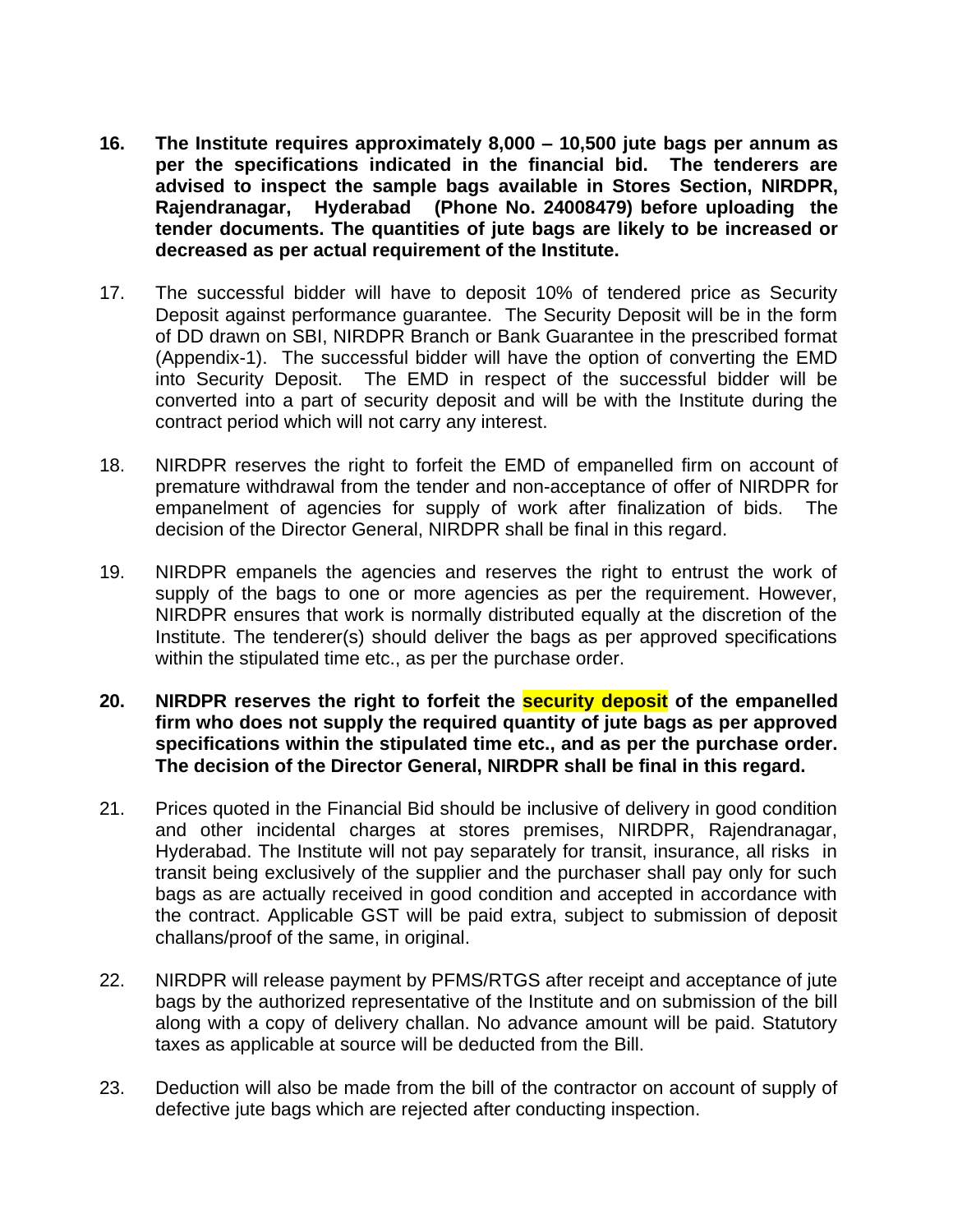- 24. The contract will be valid for a period of two years with effect from the date of entering into the agreement. The period of contract may be extended for one more year on mutually agreed terms and conditions by both the parties. The successful tenderers should supply the jute bags till finalization of the new contract or conclusion of the present contract whichever is later. The tenderer shall have to execute an agreement with NIRDPR on Rs.100/- Non Judicial Stamp Paper. Expenses towards agreement will be borne by the tenderer.
- 25. **Arbitration:** in the event of any dispute arising under these conditions or any conditions contained in the Purchase Order or in connection with this contract, the same shall be referred to the sole arbitration of the Director General or some other persons appointed by him. The award of the arbitrator shall be final and binding on the parties to this contract.
- 26. **Jurisdiction:** The order executed will be subject to Indian law and local courts at Hyderabad only.
- 27. Director General, NIRD&PR reserves the right to reject any or all the quotations received without assigning any reasons whatsoever.

### **Registration for on-line submission of Bids**

- (i) The bidders are required to submit soft copies of their bids electronically on the CPP Portal using valid Digital Signature Certificates(DSC).
- (ii) For submission of on-line bid, bidders are required to enroll on the e-Procurement module of the Central Public Procurement Portal (URL[:http://](http://eprocure.gov.in/eprocure/app) eprocure.gov.in) by clicking on the link **"Online Bidder Enrolment"**.
- (iii) As part of the enrolment process, the bidders will be required to choose a unique username and assign a password for their accounts.
- (iv) Bidders are advised to register their valid e-mail address and mobile numbers as part of the registration process. These would be used for any communication from the CPPPortal.
- (v) Upon enrolment the bidders will be required to register their valid Digital Signature Certificate (Class II or Class III Certificates with signing key usage) issued by any Certifying Authority recognized by CCA India (e.g. Sify / TCS / nCode / eMudhra etc.), with their profile.
- (vi) Only one valid DSC should be registered by a bidder. Bidders must ensure that they do not lend their DSC's to others which may lead to misuse.
- (vii) Bidders should then log-in to the site through the secured log-in by entering their user ID / password and the password of the DSC /e-Token.
- **(viii) For uploading the same set of standard documents (e.g. PAN card copy, annual reports, auditor's certificates etc.) required to be submitted as a part of every bid, bidders can use "My Space" area available to them.**

### **Preparation of bids:**

 $\emptyset$  Bids shall be submitted on-line in two parts, viz., Part 'A' - Technical Bid and Part 'B' - Financial Bid at CPP Portal website: [https://eprocure.gov.in](https://eprocure.gov.in/)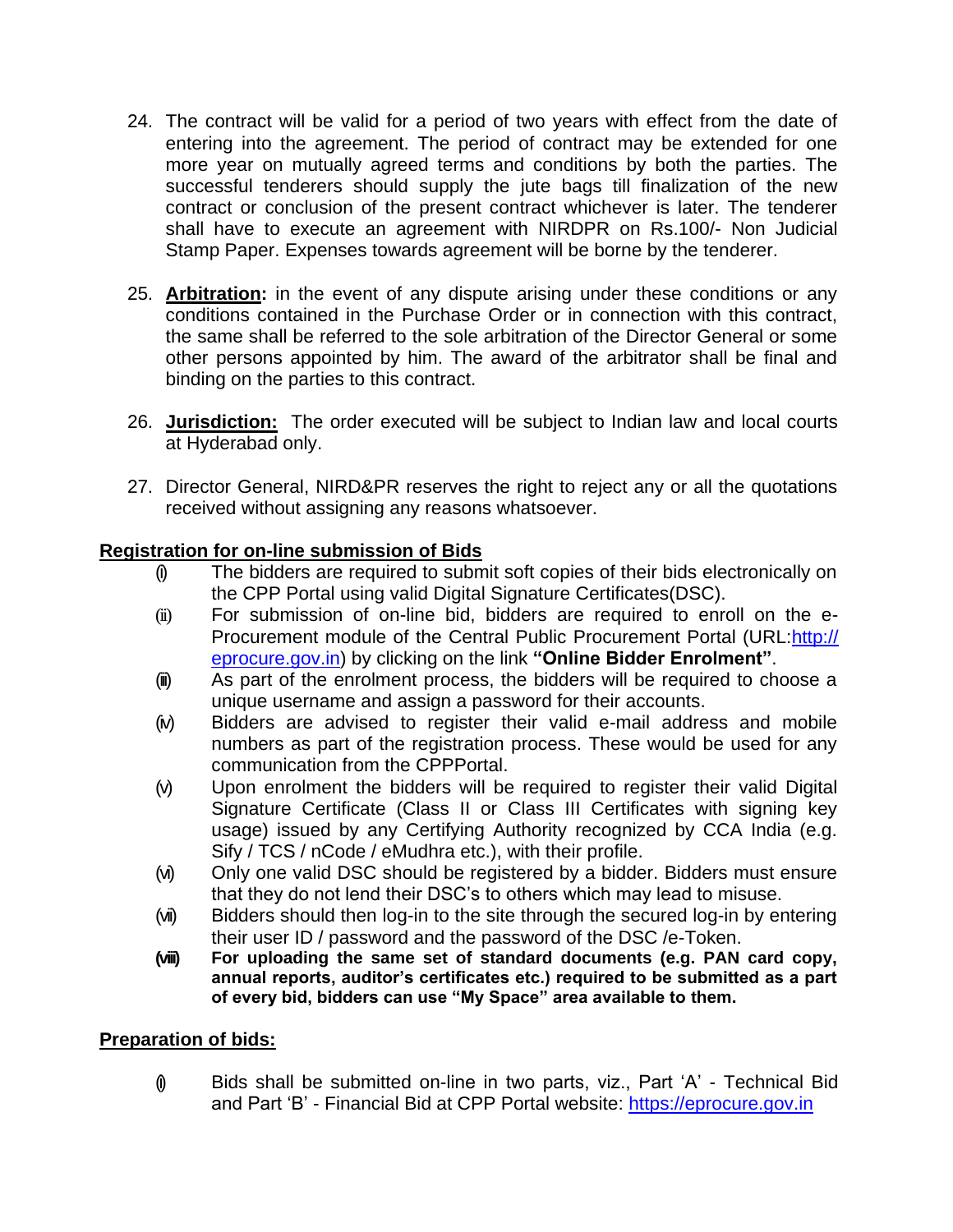**only.** The offers submitted by Telegram/ Fax/ email shall not be considered. No correspondence will be entertained in this matter.

- (i) Not more than one tender shall be submitted by one bidder or bidders having business relationship. Under no circumstance will father and his son(s) or other close relations who have business relationship with one another (i.e. when one or more partner(s)/director(s) are common) be allowed to tender for the same contract as separate competitors. A breach of this condition will render the tenders of both parties liable to rejection.
- (ii) Bidders should carefully read the tender document and understand its requirements before submission of their bids. They should also take into account any corrigendum published in continuation to the original one. Any non- fulfillment may lead to rejection of bid.
- $(N)$  Bid documents as required in the tender may be submitted in PDF / XLS / RAR / DWF formats. Bid documents may be scanned with 100 dpi with black and white option.
- (v) The technical bid to be submitted/uploaded in Part 'A' should contain the following documents:
	- a) Scanned copy of valid registration certificate, valid license, PAN No., GST Registration Certificate, experience certificate as per the tender notice and letter in respect of un-conditional acceptance of all the terms and conditions of the tender document.
	- b) Scanned copy of Income Tax Returns for the preceding three Assessment Years i.e., 2017-18, 2018-19 and 2019-20.
	- c) Scanned copy of audited Balance Accounts Sheet and Profit & Loss Account for the preceding three financial years i.e., 2016-17, 2017-18 and 2018-19.
	- d) Scanned copy of Partnership Deed wherever applicable.
	- e) Scanned copy of the Demand Draft for Rs. 42,000/- (Rupees forty two thousand only) towards EMD drawn in favour of NIRDPR, Rajendranagar.
	- f) Scanned copy of Award of Contract/ Commencement letters in respect of previous customers preferably Government or Semi-Government organizations for whom jute bags were supplied along with completion of work certificate.
- iv) **The financial bid should be submitted separately in Part 'B' in the format prescribed.**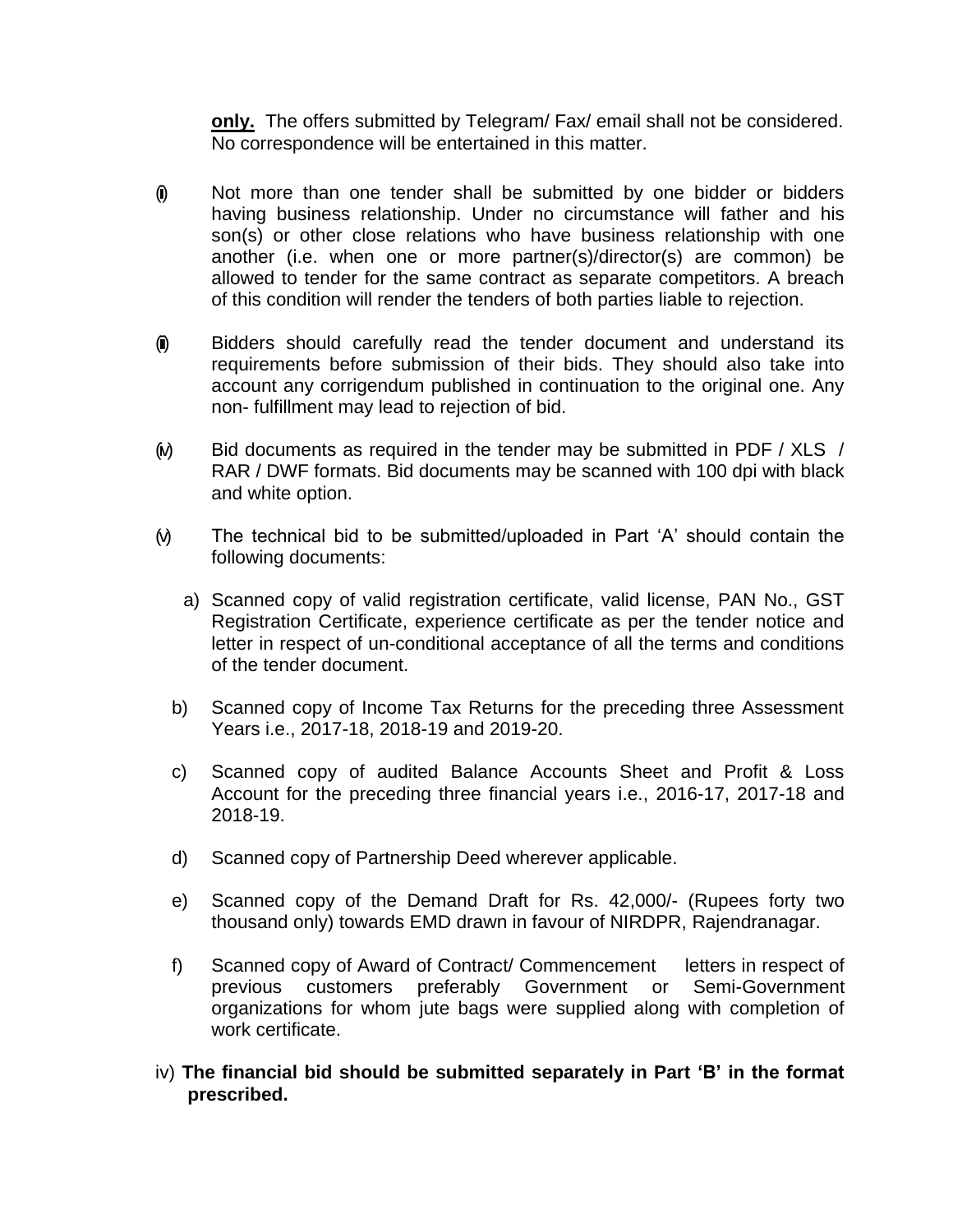### **Submission of Bids:**

- (i) Bidders must accept the terms and conditions contained in this tender document unconditionally while submitting their bids. They should give such acceptance in writing on the Company/ Firm's letter head in the format prescribed at **Annexure-III**.
- (ii) Bidder should log-in to the site well in advance for bid submission so that the same is uploaded in time i.e. on or before the bid submission time. Bids received after the due date and time shall not be accepted in any case.
- (iii) The bidder has to digitally sign and upload the required bid documents one by one as indicated in the tender document.
- $(w)$  Bidder has to select the payment option as "offline" to pay the tender fee / EMD as applicable and enter details of the instrument.
- (v) Hard copy of DD/NSIC exemption certificate has to be matched with the details available in the scanned copy and the data entered during bid submission time and the same should be sent to the Assistant Registrar (T), NIRDPR, Rajendranagar, Hyderabad – 500 030 on or before on or before technical bid downloading date/time as mentioned in critical date sheet. Failure to do so is likely to entail rejection of bids.
- (vi) Financial bid must be submitted in the format prescribed in this tender document and no other format shall be acceptable. Bidders are required to download the file and quote the amount on hard copy. Once the details have been completed, the bidder should submit it on-line in the form of soft copy. Striking and overwriting on financial bid shall be rejected summarily, as the same is not permissible.
- (vii) The server time (which is displayed on the bidders' dashboard) will be considered as the standard time for referencing the deadlines for submission of the bids by the bidders, opening of bids etc. The bidders should follow this time during bid submission.
- (viii) All the documents being submitted by the bidders would be encrypted using PKI encryption techniques to ensure the secrecy of the data. The data entered cannot be viewed by unauthorized persons until the time of bid opening. The confidentiality of the bids is maintained using the secured Socket Layer 128 bit encryption technology. Data storage encryption of sensitive fields is done.
- (ix) The uploaded tender documents become readable only after the tender opening by the authorized bid openers.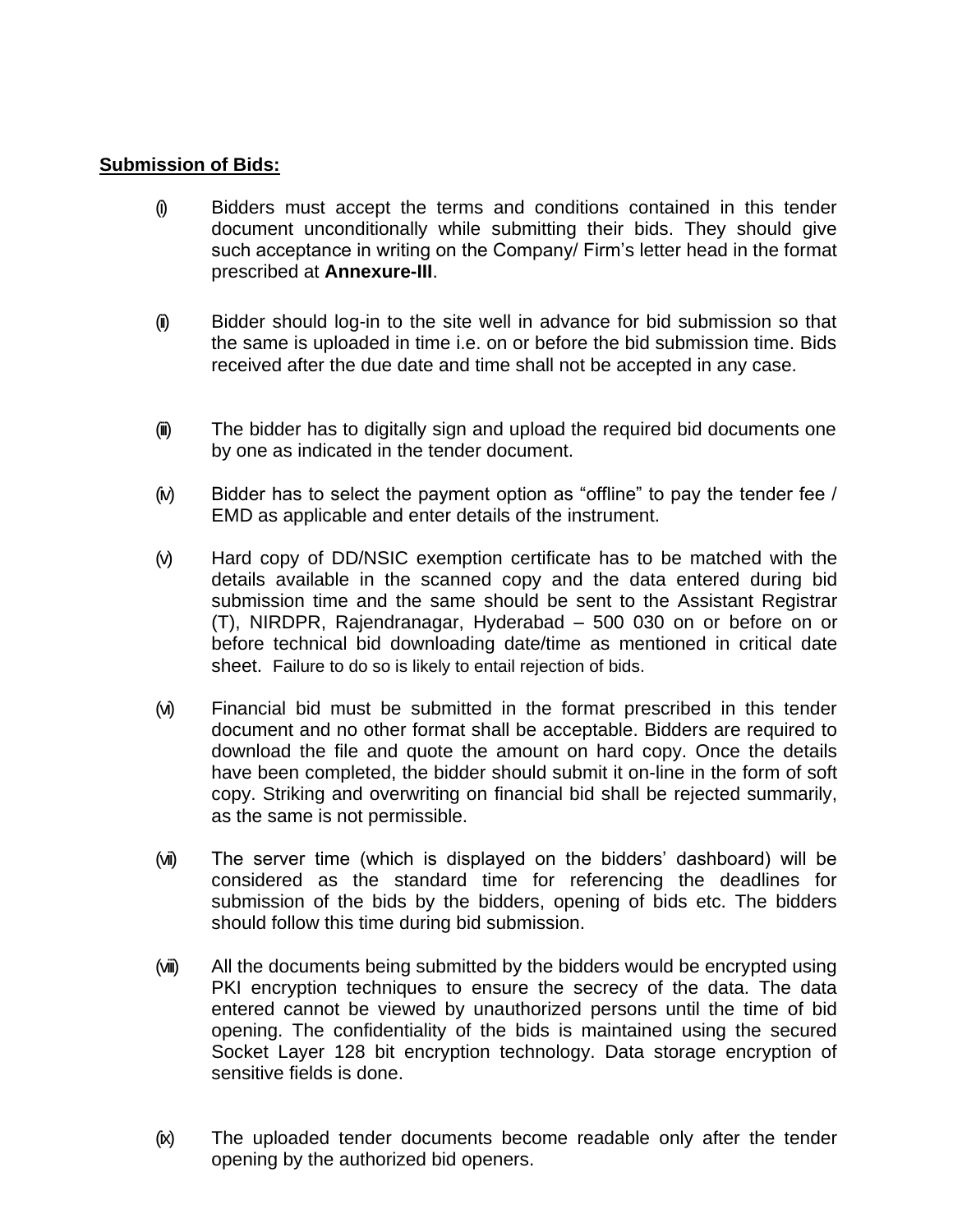- (x) Upon the successful and timely submission of bids, the portal will give a successful bid submission message & a bid summary will be displayed with the bid no. and the date & time of submission of the bid with all other relevant details.
- (xi) The bid summary has to be printed and kept as an acknowledgement of the submission of the bid. This acknowledgement may be used as an entry pass for any bid opening meetings.
- (xii) Any query relating to the process of on-line bid submission or queries relating to CPP Portal in general may be directed to the 24x7 CPP Portal Helpdesk. The contact number for the helpdesk is 1800 2337315.

**Note: All the documents in support of eligibility criteria are to be uploaded properly, failing which bid will not be considered.**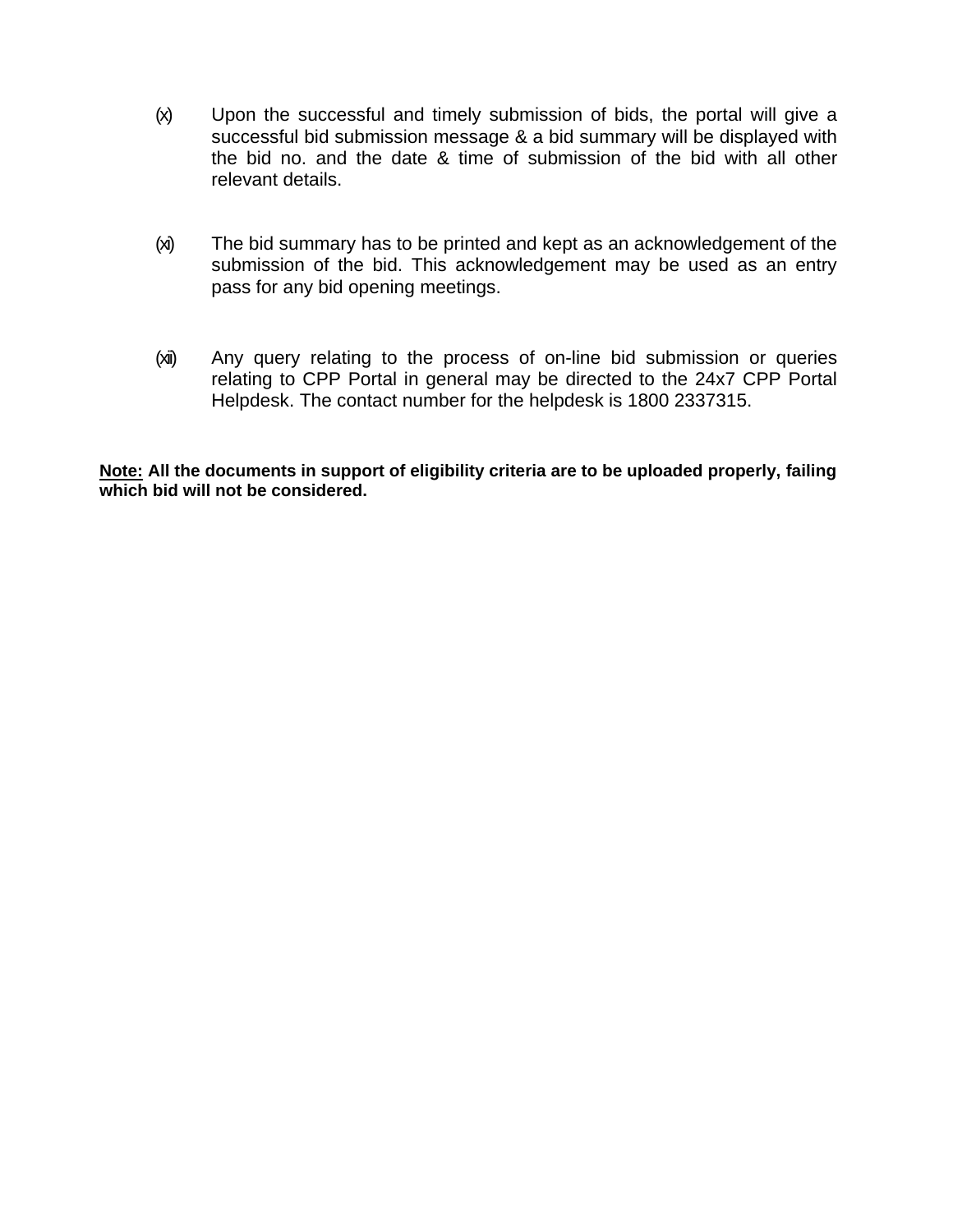# **Empanelment of agencies for supply of jute bags with NIRDPR**

| 1              | (a) Name & Address of the agency                                                                                                                                                                                                                         |  |
|----------------|----------------------------------------------------------------------------------------------------------------------------------------------------------------------------------------------------------------------------------------------------------|--|
|                |                                                                                                                                                                                                                                                          |  |
|                | (b) Telephone / Mobile Phone Nos.                                                                                                                                                                                                                        |  |
|                | (c) Fax No.                                                                                                                                                                                                                                              |  |
|                | (d) e-mail ID                                                                                                                                                                                                                                            |  |
| $\overline{2}$ | Date of establishment of agency (please enclose<br>supporting document)                                                                                                                                                                                  |  |
| 3              | Branches if any<br>(Please enclose details with address & telephone<br>nos.)                                                                                                                                                                             |  |
| 4              | your firm a proprietorship, partnership<br>ls.<br>or<br>registered under the Companies Act. (A scanned<br>copy of registration certificate to be uploaded and along<br>with subsequent renewal if any)                                                   |  |
| 5              | PAN (income Tax) (please enclose copy)                                                                                                                                                                                                                   |  |
| 6              | <b>GST Registration Nos.</b>                                                                                                                                                                                                                             |  |
|                | (please enclose a copy of the certificate)                                                                                                                                                                                                               |  |
| $\overline{7}$ | List of present clients to whom bags were supplied<br>during preceding three years (2016-17, 2017-18<br>and 2018-19) including at least three Government<br>Organisations. Please enclose copies of Purchase<br>Orders and work completion certificates. |  |
| 8              | Details of annual turnover during the preceding<br>three years (2016-17, 2017-18 and 2018-19).                                                                                                                                                           |  |
|                | Please enclose duly audited Balance Sheet and<br>Profit & Loss Accounts along with Income Tax<br>Returns for the preceding three Assessment Years<br>i.e. 2017-18, 2018-19 and 2019-20.                                                                  |  |
| 9              | Any other information                                                                                                                                                                                                                                    |  |

# **Part-A: TECHNICAL BID**

**Note: The tenderer should submit a sample bags (as per NIRDPR's sample) proposed to be supplied to NIRDPR along with the technical bid. In the absence of sample bags the tender is liable for rejection.**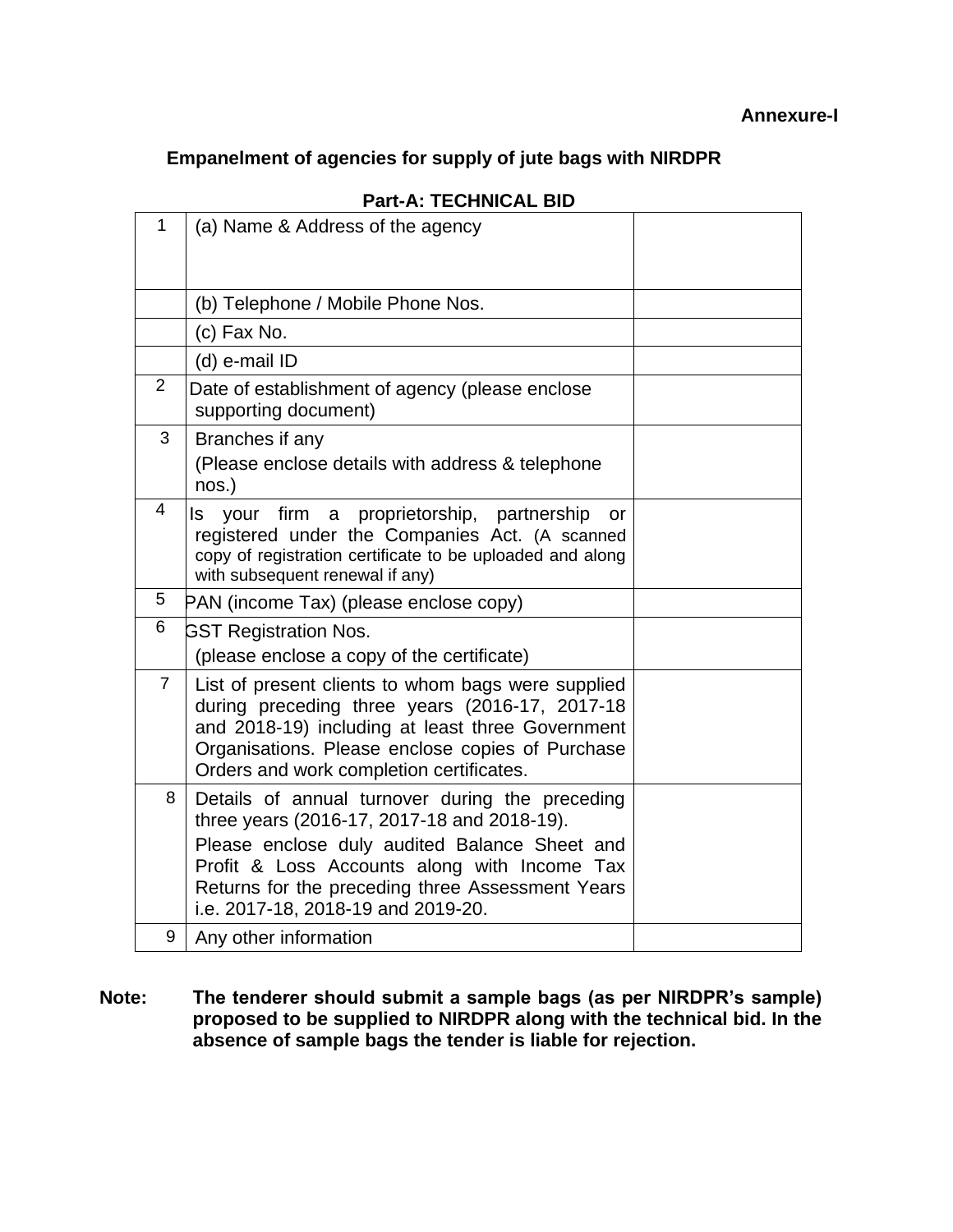# **DECLARATION**

I, 1, 2008 1, 1, 2008 1, 1, 2008 1, 1, 2008 1, 1, 2008 1, 1, 2008 1, 1, 2008 1, 1, 2008 1, 1, 2008 1, 1, 2008 1, 2008 1, 2008 1, 2008 1, 2008 1, 2008 1, 2008 1, 2008 1, 2008 1, 2008 1, 2008 1, 2008 1, 2008 1, 2008 1, 2008 declaration on behalf of the **contact the contact of the agency** ) and do hereby declare that:

- (1) All the information furnished above is true to the best of my/our knowledge.
- (2) None of my / our close relatives having business relationship with one another have submitted his / their bid against this tender notice.
- (3) If at any stage, it is found that any information given above or elsewhere in response to NIRDPR's present invitation to express interest for empanelment is false/incorrect or that our agency do not satisfy the eligibility criteria, my / our candidature for empanelment is liable to be cancelled/terminated.

Signature of Tenderer

Place: Date:

Name: Official seal of the agency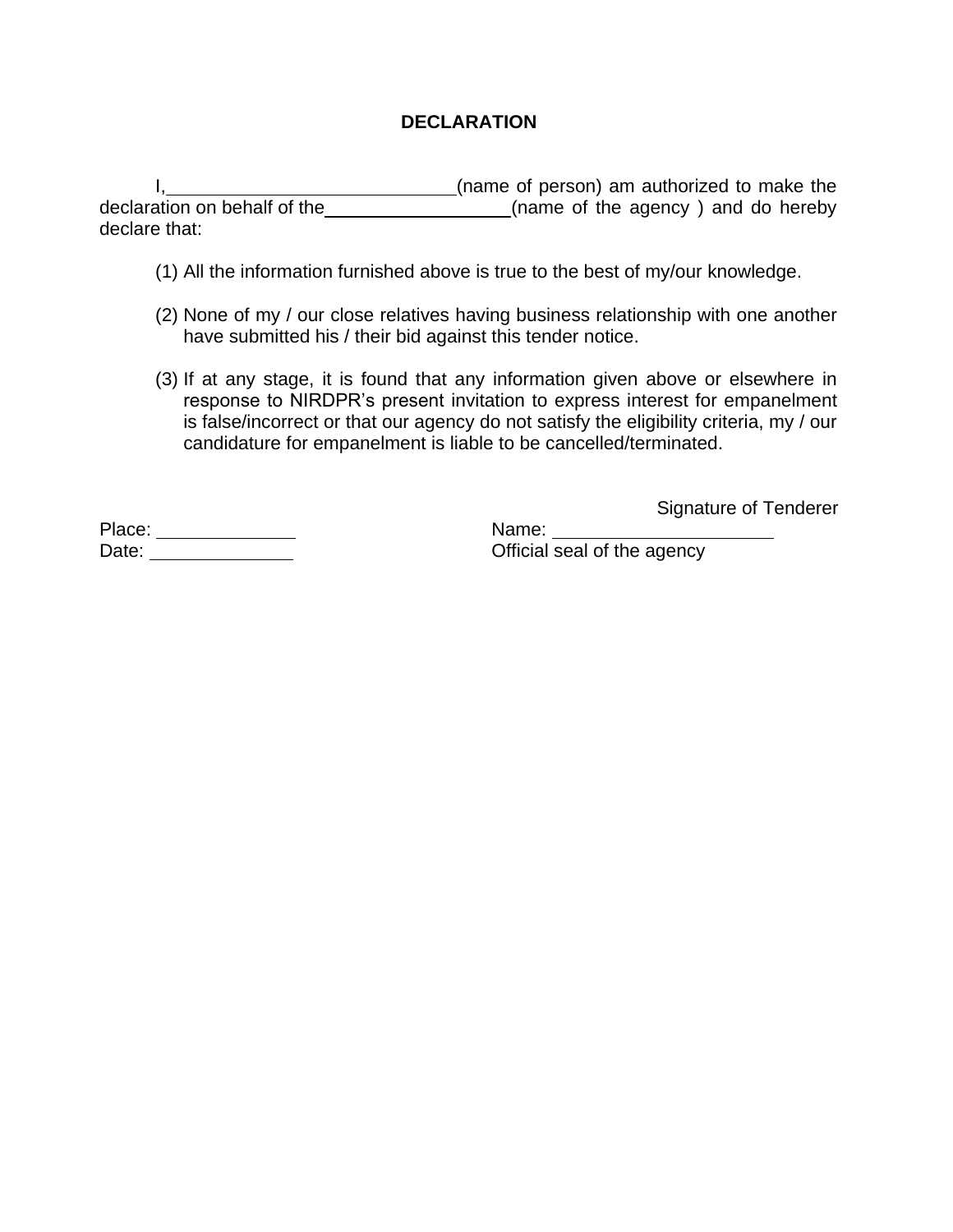

#### **NATIONAL INSTITUTE OF RURAL DEVELOPMENT & PANCHAYATI RAJ**

(Ministry of Rural Development, Govt. of India) Rajendranagar, Hyderabad - 500030

| <b>Tender Inviting Authority</b> | National Institute of Rural Development and Panchayti Raj,<br>Rajendranagar, Hyderabad - 500 030 |
|----------------------------------|--------------------------------------------------------------------------------------------------|
| Tender Title                     | <b>TENDER FOR SUPPLY OF JUTE BAGS</b>                                                            |
| Contract No.                     |                                                                                                  |
| Bidder Name:                     |                                                                                                  |

#### **PART-B: Financial Bid**

I/We the undersigned offer to supply the jute bags as indicated below as per the sample submitted by us as per the specifications of NIRDPR.

| No. | Type of bags                                    | Qty.<br>(appro  | <b>Description of the</b><br>item/specifications                                   |               | Rate per unit (Rs)<br>without GST |
|-----|-------------------------------------------------|-----------------|------------------------------------------------------------------------------------|---------------|-----------------------------------|
|     |                                                 | x.)per<br>annum |                                                                                    | In<br>figures | In words                          |
| i.  | Vertical Long Flap<br>Model Oxford Jute<br>bags | 8000            | As per sample available at<br><b>NIRDPR</b><br><b>Stores</b><br>for<br>inspection. |               |                                   |
| ii. | Oxford<br>Jute<br>laptop Back Pack<br>bags      | 2500            | As per sample available at<br><b>NIRDPR</b><br><b>Stores</b><br>for<br>inspection. |               |                                   |

- 2. The above rates are inclusive of transportation and other incidental charges. GST reimbursal will be claimed at applicable rates, on submission of proof of the payment.
- 3. The financial bid of only those bidders will be opened / downloaded who had submitted EMD in the form of Demand Draft drawn in favour of NIRDPR, Rajendranagar along with the sample bag / bags and approved by the Technical Evaluation Committee.
- 4. Further, we accept all the terms and conditions of the documents in bid form and this acceptance shall prevail over any other conditions, if any given in our bid.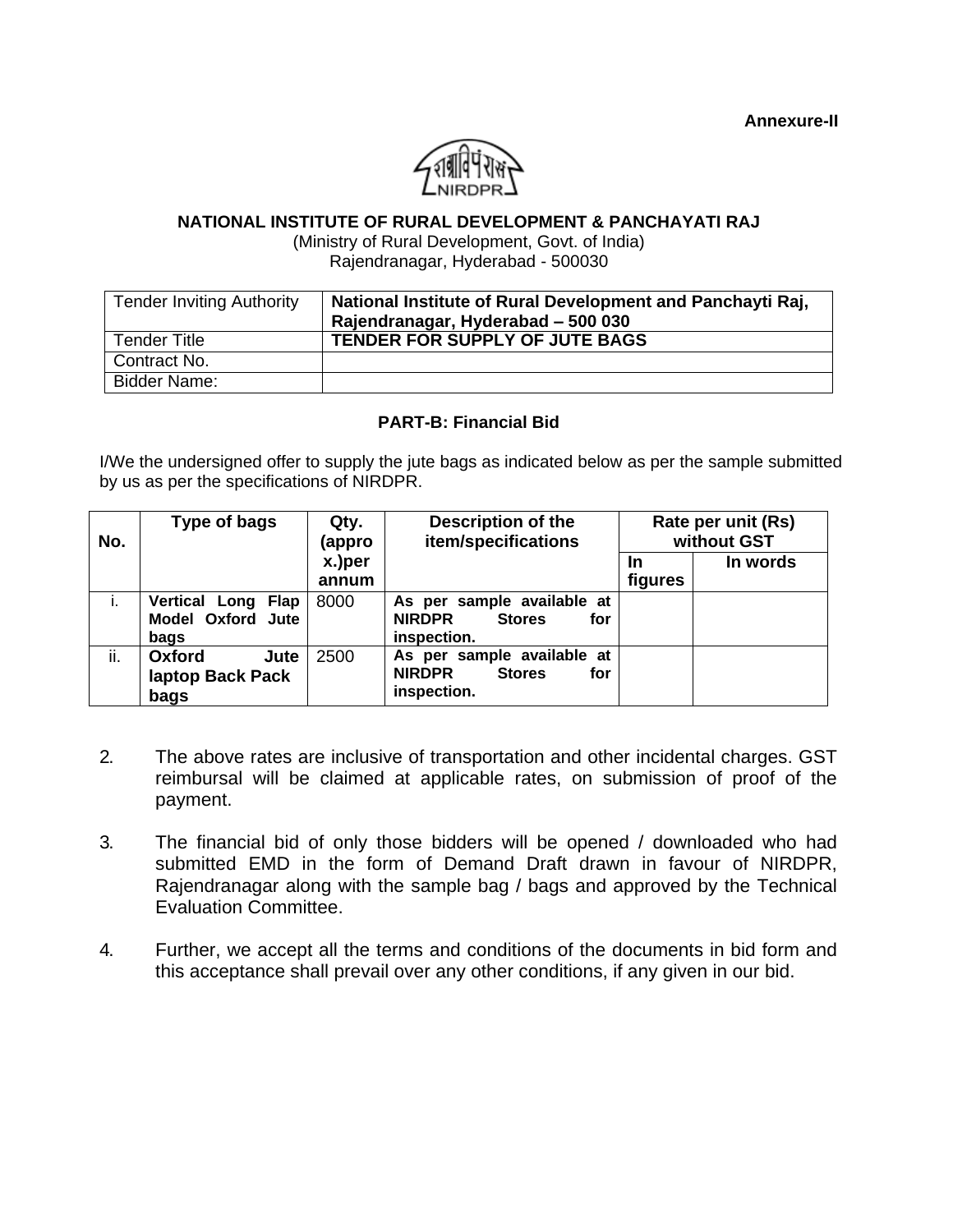- 5. We undertake to supply the jute bags within the stipulated time of minimum 7 (seven) days as indicated in purchase order from time to time as per requirement. The rates quoted will be valid for two years.
- 6. Quantity of bags to be ordered may be increased or decreased as per requirement of NIRDPR.
- 7. **Bid Evaluation criteria**: After finalization of lowest rates (L-1), NIRDPR will notify the approved rates for each type of bag. A panel of vendors accepting the L-1 rates will be notified. Purchase Orders with empanelled agencies for supply of bags will be issued from time to time as per requirement of NIRDPR.
- 8. Quantum of business to supply of bags is not guaranteed by NIRDPR.

SIGNATURE OF THE TENDERER & SEAL

Date: Place: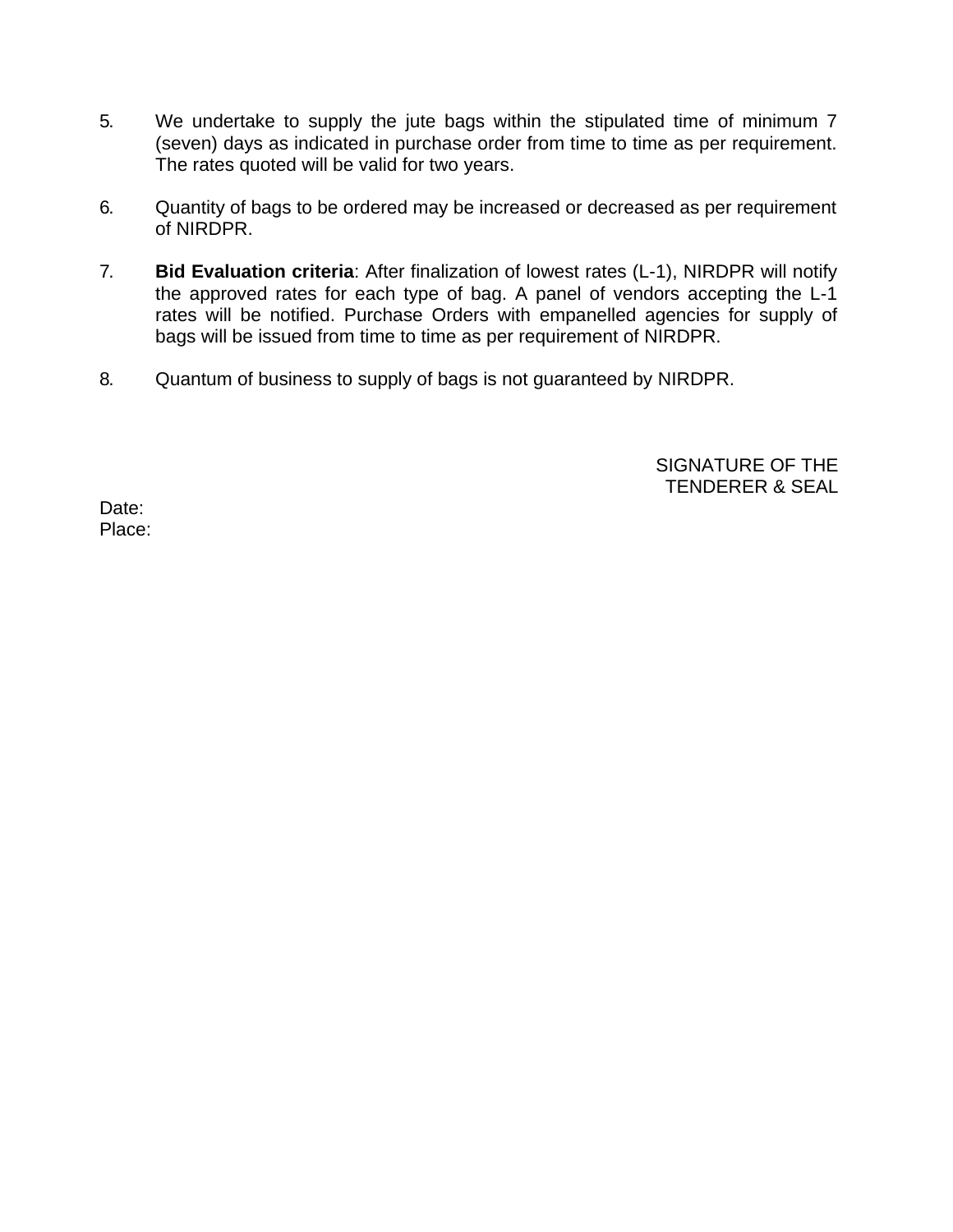**Annexure-III**

# **TENDER ACCEPTANCE LETTER**

(To be given on Company Letter Head)

**Date:**

**To** The Asst. Registrar(T) National Institute of Rural Development Rajendranagar Hyderabad – 500 030.

#### **Sub: NIT for supply of jute bags - Acceptance of Terms &Conditions of Tender –Reg. Ref: Tender Reference No.:**

Dear Sir,

1. I/We have downloaded/ obtained the tender document(s) for the above mentioned 'Tender/Work' from the web site(s)namely:

as per your advertisement, given in the above mentioned website(s).

2. I/We hereby certify that I/We have read the entire terms and conditions of the tender documents from Page No. to to the control (including all documents like annexure(s), schedules(s) etc.,), which form part of the contract agreement and I/we shall abide hereby by the terms/conditions/ clauses contained therein.

3. The corrigendum(s) issued from time to time by your department/ organisation too has also been taken into consideration, while submitting this acceptance letter.

4. I/We hereby unconditionally accept the tender conditions of above mentioned tender document(s)/ corrigendum(s) in its totality/entirety.

5. In case any provisions of this tender are found violated, then your department/organisation shall without prejudice to any other right or remedy be at liberty to reject this tender/bid including the forfeiture of the full said earnest money deposit absolutely.

**Yours Faithfully,** 

**(Signature of the Bidder, with Official Seal)**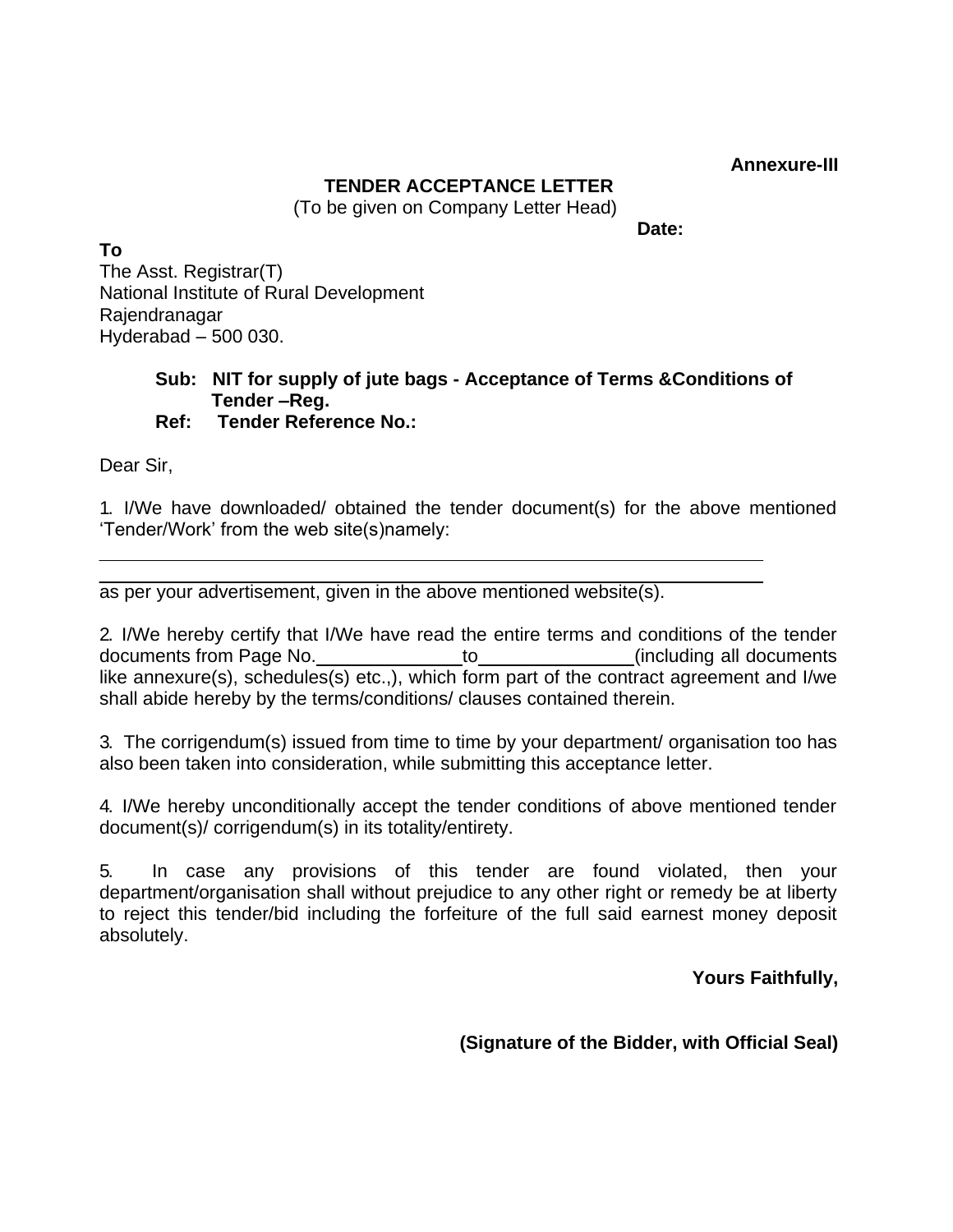#### **Proforma of Bank Guarantee towards Performance Security.**

*PERFORMANCE GUARANTEE*

Ref. No. \_\_\_\_\_\_\_\_\_\_\_\_\_\_\_\_\_\_\_\_\_\_\_\_\_\_\_ Bank Guarantee No \_\_\_\_\_\_\_\_\_\_\_\_ Dated \_\_\_\_\_\_\_\_\_\_\_\_\_\_\_\_\_\_\_\_\_\_\_\_

To,

National Institute of Rural Development & Panchayatiraj Rajendranagar, Hyderabad-500030

Dear Sirs,

1. In consideration of National Institute of Rural Development & Panchayatiraj, having its Registered Office at Rajendranagar, Hyderabad-500030, India (hereinafter referred to as `NIRDPR', which expression shall, unless repugnant to the context or meaning thereof, include all its successors, administrators, executors and assignees) having issued a Work Order No................ with respect to award of contract of Empanelment of Agency for supply of jute bags (hereinafter called 'Empanelment' which expression shall include all the amendments thereto) with **M/s …………………………., HYDERABAD – 500 030** having its registered/head office …………………… (hereinafter referred to as the 'Contractor') which expression shall, unless repugnant to the context or meaning thereof include all its successors, administrators, executors and assignees) and NIRDPR having agreed that the Contractor shall furnish to NIRDPR a performance guarantee for Indian Rupees ……………../-(Rupees. …………….. only) for the faithful performance of the entire contract.

2. We (name of the bank) **……………………………………, INDIA** registered under the laws of (hereinafter referred to as "the Bank", which expression shall, unless repugnant to the context or meaning thereof, include all its successors, administrators, executors and permitted assignees) do hereby guarantee and undertake to pay immediately on first demand in writing any /all moneys to the extent of Indian Rupees ………………../- (Rupees. …………. only) without any demur, reservation, contest or protest and/or without any reference to the Contractor. Any such demand made by NIRDPR on the Bank by serving a written notice shall be conclusive and binding, without any proof, on the bank as regards the amount due and payable, notwithstanding any dispute(s) pending before any Court, Tribunal, Arbitrator or any other authority and/or any other matter or thing whatsoever, as liability under these presents being absolute and unequivocal. We agree that the guarantee herein contained shall be irrevocable and shall continue to be enforceable until it is discharged by NIRDPR in writing. This guarantee shall not be determined, discharged or affected by the liquidation, winding up, dissolution or insolvency of the Contractor and shall remain valid, binding and operative against the bank.

3. The Bank also agrees that NIRDPR at its option shall be entitled to enforce this Guarantee against the Bank as a principal debtor, in the first instance, without proceeding against the Contractor and notwithstanding any security or other guarantee that NIRDPR may have in relation to the Contractor's liabilities.

4. The Bank further agrees that NIRDPR shall have the fullest liberty without our consent and without affecting in any manner our obligations hereunder to vary any of the terms and conditions of the said contract or to extend time of performance by the said Contractor(s) from time to time or to postpone for any time or from time to time exercise of any of the powers vested in NIRDPR against the said Contractor(s) and to forbear or enforce any of the terms and conditions relating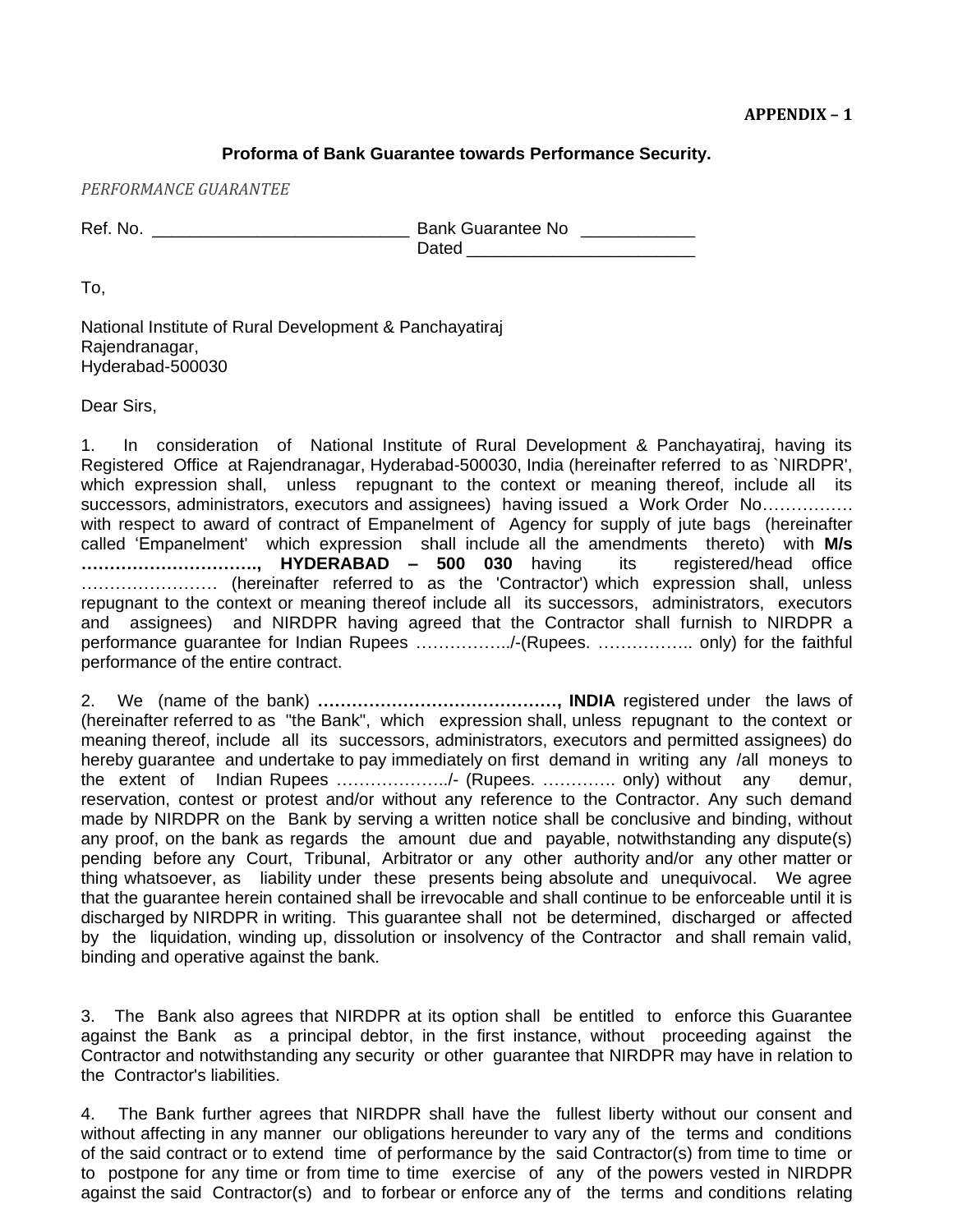to the said Work Order and we shall not be relieved from our liability by reason of any such variation, or extension being granted to the said Contractor(s) or for any forbearance, act or omission on the part of NIRDPR or any indulgence by NIRDPR to the said Contractor(s) or any such matter or thing whatsoever which under the law relating to sureties would, but for this provision, have effect of so relieving us.

5. The Bank further agrees that the Guarantee herein contained shall remain in full force during the period that is taken for the performance of the contract and all dues of NIRDPR under or by virtue of this contract have been fully paid and its claim satisfied or discharged or till NIRDPR discharges this guarantee in writing, whichever is earlier.

6. This Guarantee shall not be discharged by any change in our constitution, in the constitution of NIRDPR or that of the Contractor.

7. The Bank confirms that this guarantee has been issued with observance of appropriate laws of the country of issue.

8. The Bank also agrees that this guarantee shall be governed and construed in accordance with Indian Laws and subject to the exclusive jurisdiction of Indian Courts of the place from where the purchase order has been placed.

9. Notwithstanding anything contained hereinabove, our liability under this Guarantee is limited to Indian Rupees …………../-(Rupees. ……………. only) and our guarantee shall remain in force until 08.10.2021.

All Claims of NIRDPR (beneficiary) against this Bank Guarantee, shall be remitted by the State Bank of India, NIRDPR Branch, Rajendranagar, Hyderabad - 500030 (Bank's name to be inserted) to the following account of NIRDPR only through electronic transfer of funds, unless otherwise specifically communicated by NIRDPR:

| Beneficiary Account Name: | <b>NIRDPR General Payment Savings</b> |
|---------------------------|---------------------------------------|
| <b>Bank Name</b>          | State Bank of India                   |
| <b>Branch</b>             | NIRD RAJENDRA NAGAR                   |
| <b>Branch Code</b>        | 020965                                |
| Bank Account No.          | 62491365119                           |
| <b>IFSC Code</b>          | SBIN0020965                           |

WITNESS NO. 1

(Signature) (Signature)

-------------------------- -------------------------

Full name and official Full name, designation and address (in legible letters) address (in legible letters) with Bank stamp

Attorney as per Power of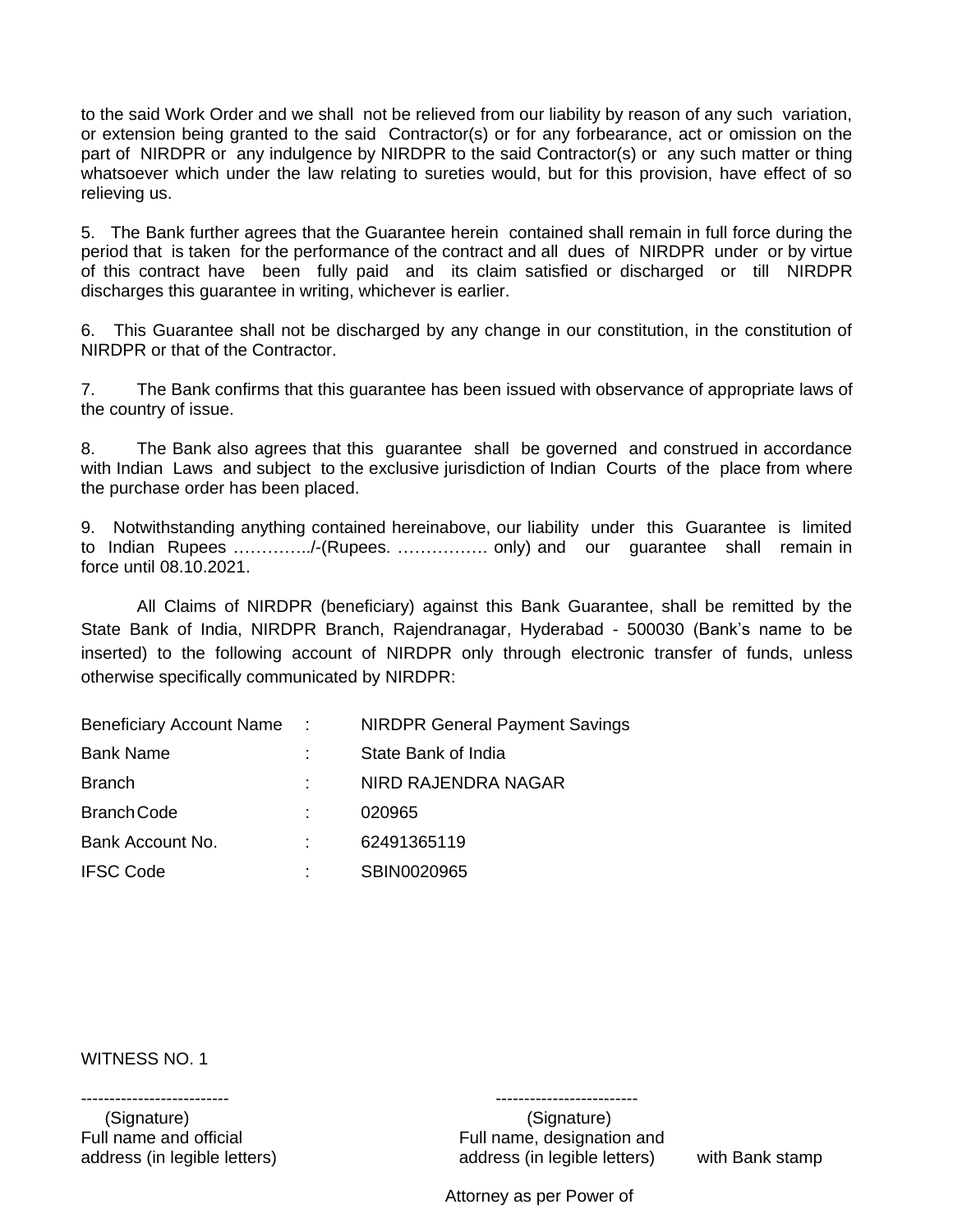Attorney No............. Dated ....................

WITNESS NO. 2

--------------------------

 (Signature) Full name and official address (in legible letters)